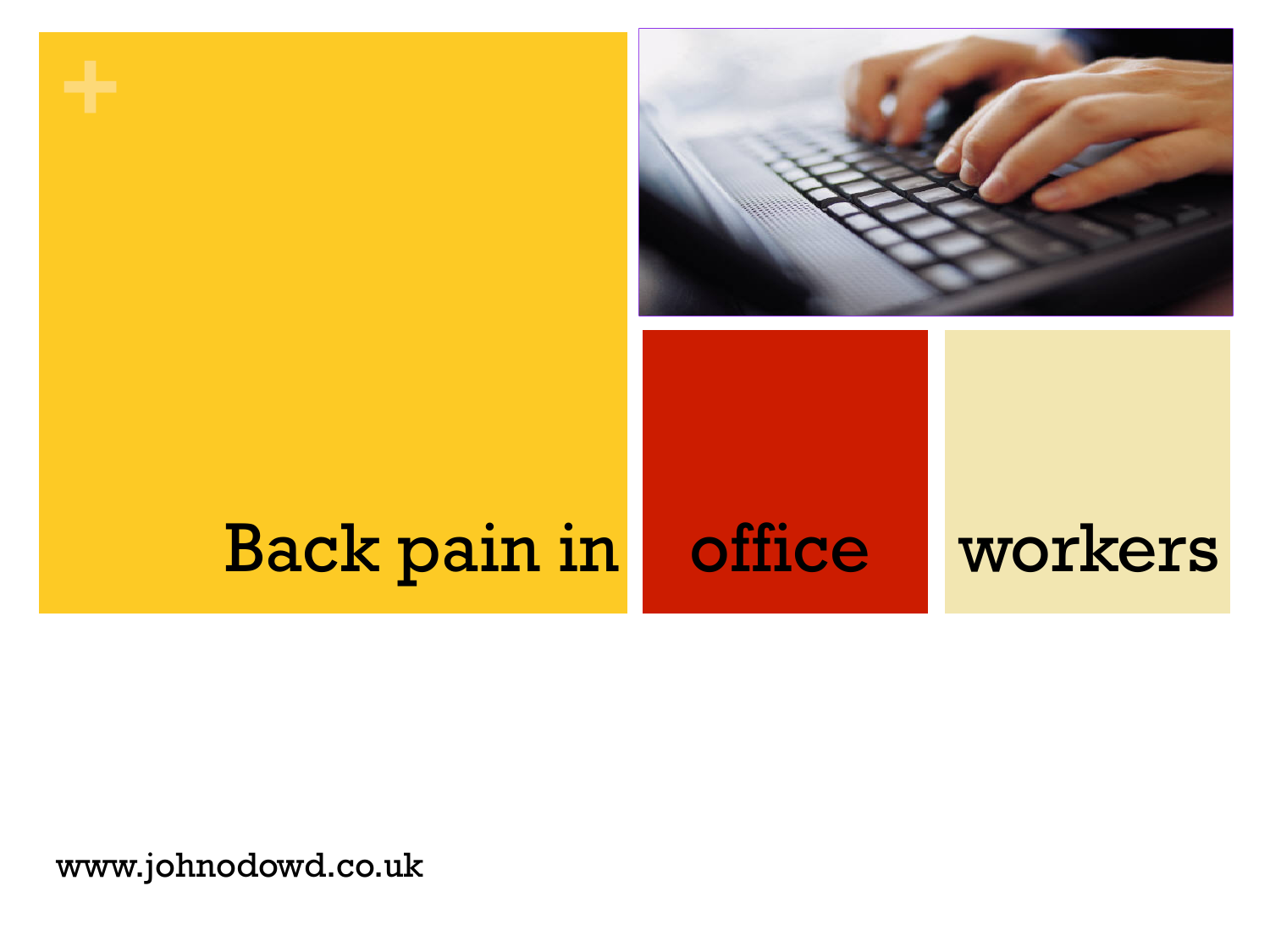### **+** Back pain in office workers

- It is very common to get back pain if you are an office worker
- Sitting for long periods is a risk factor for back pain
- This makes joints stiff and muscles tight or underused
- $\blacksquare$  It is important to keep moving and stay active
- Watch your posture, remind yourself every 20 minutes
- **n** Are you very stressed?
- **n** Try a standing desk
- **n** Try out yoga or pilates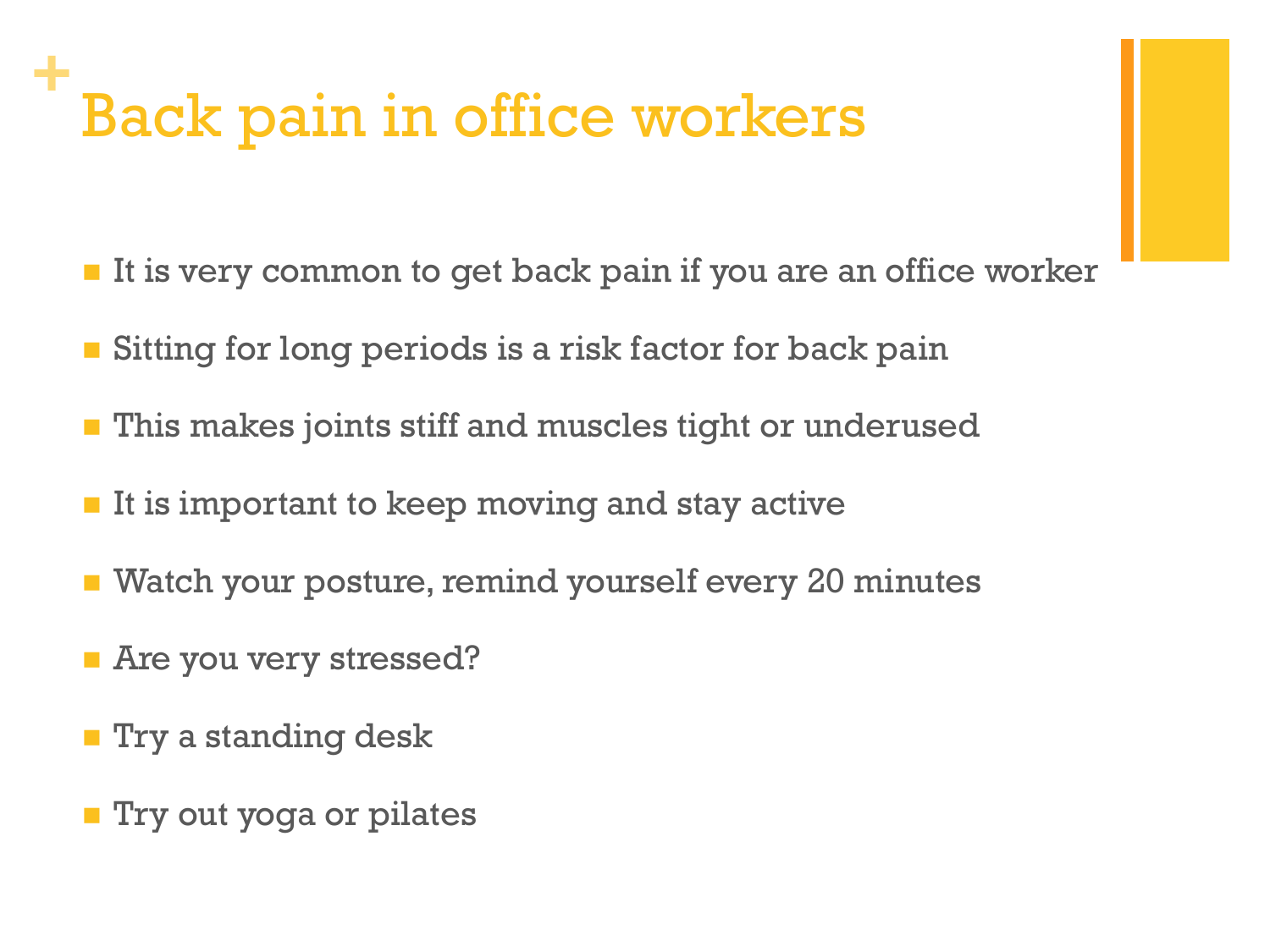## **Common symptoms**

#### **Common causes (rarely only one!)**

- $\blacksquare$  Sharp pain in the back
- Dull ache around the low back
- $\blacksquare$  Pain when bending or twisting
- $\blacksquare$  Pain in the buttocks
- **n** Deep aches

**+**

**n** Sudden sharp pain

- **n** Prolonged sitting or any other static positions
- **n** Lack of movement
- Bad posture habits
- **n** Stiff body parts
- **n** Poor spinal mobility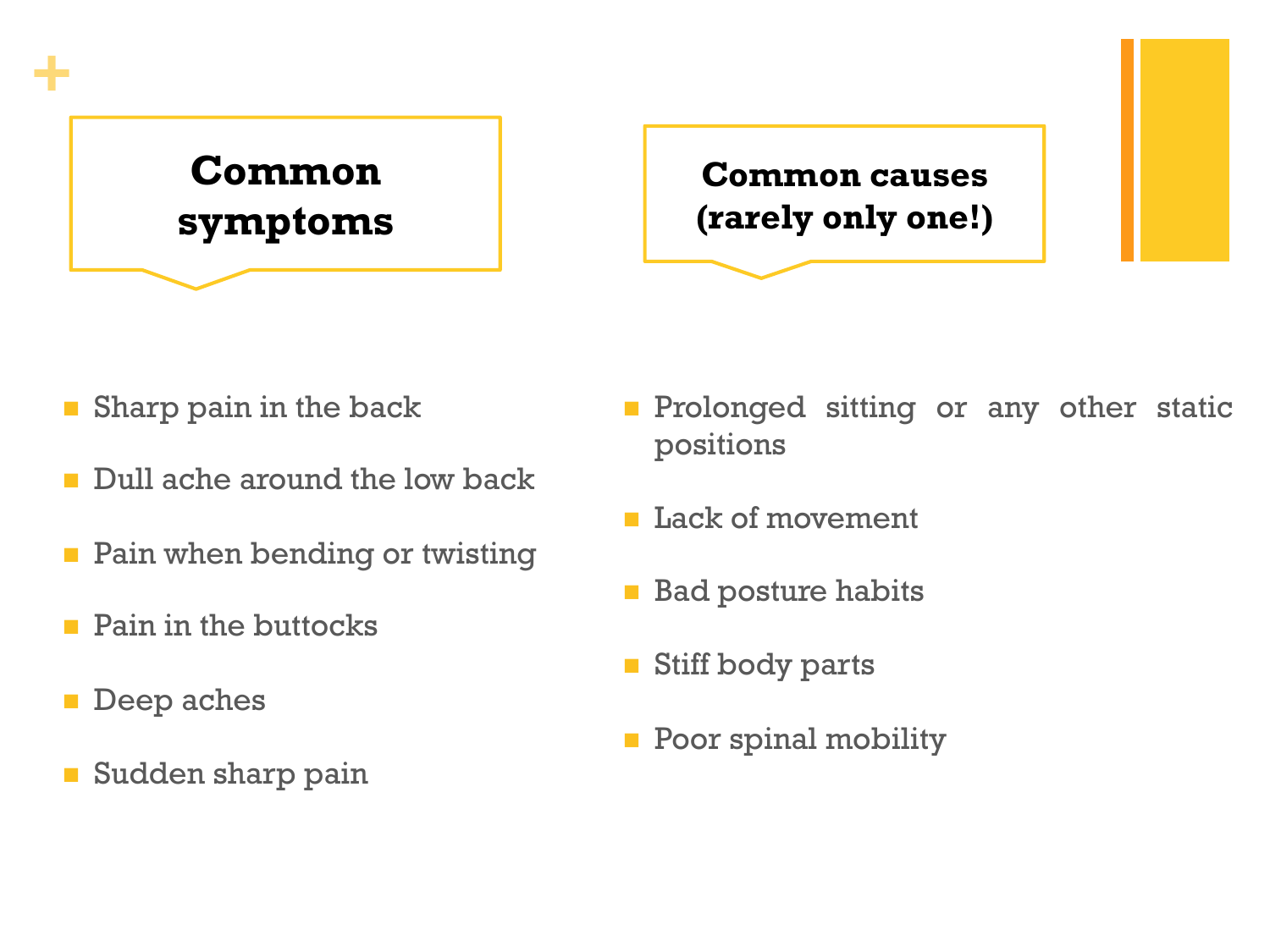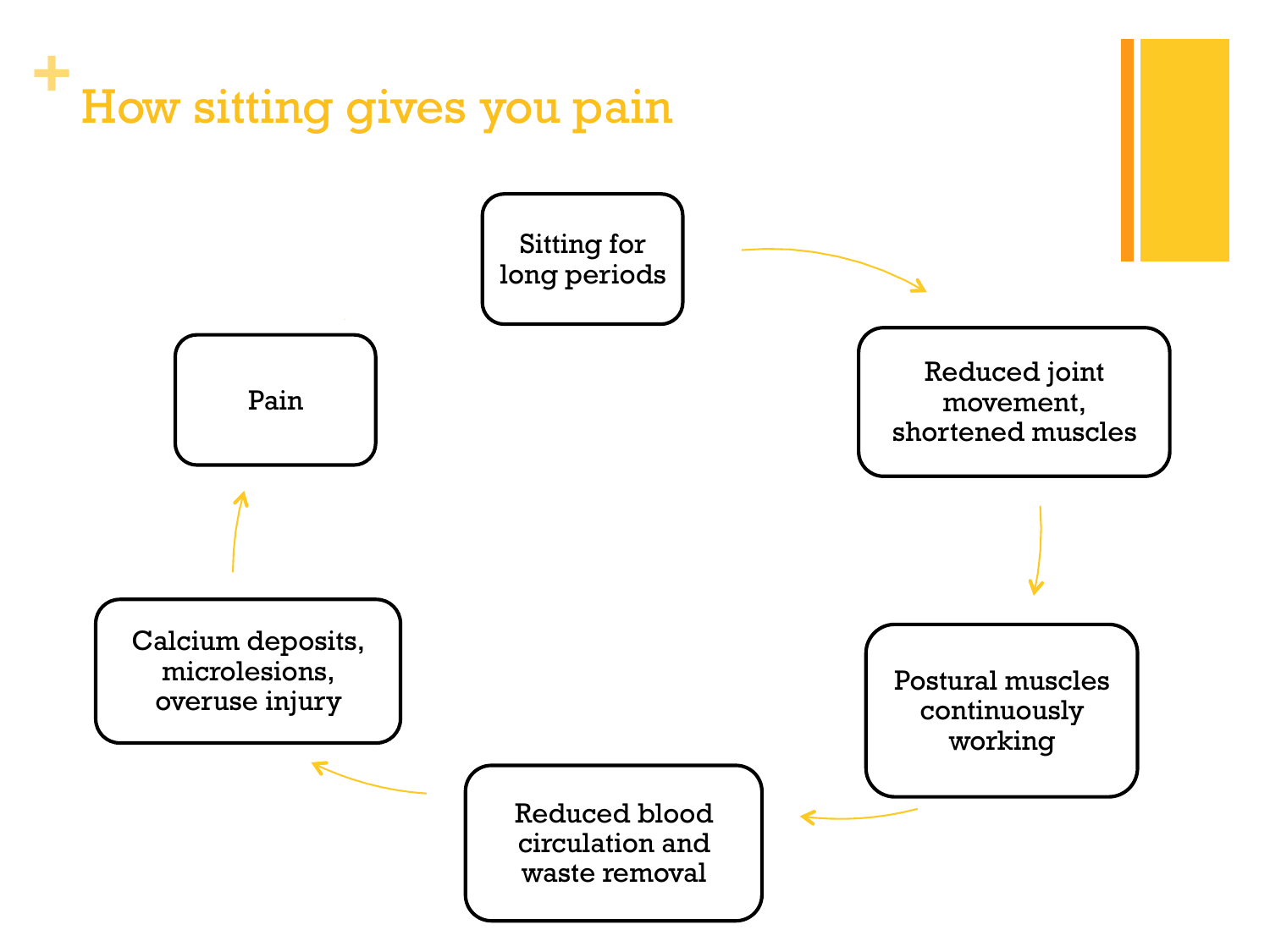#### **+** Change your posture and workstation

- We were not designed to sit down all day
- **Every 20 minutes get up and stretch**
- Walk regularly at least 30 minutes a day
- n Take a lunchtime exercise class
- **Exercise programs can reduce back pain by up to 60%**
- **n** Look at standing desks and ergonomic equipment: click here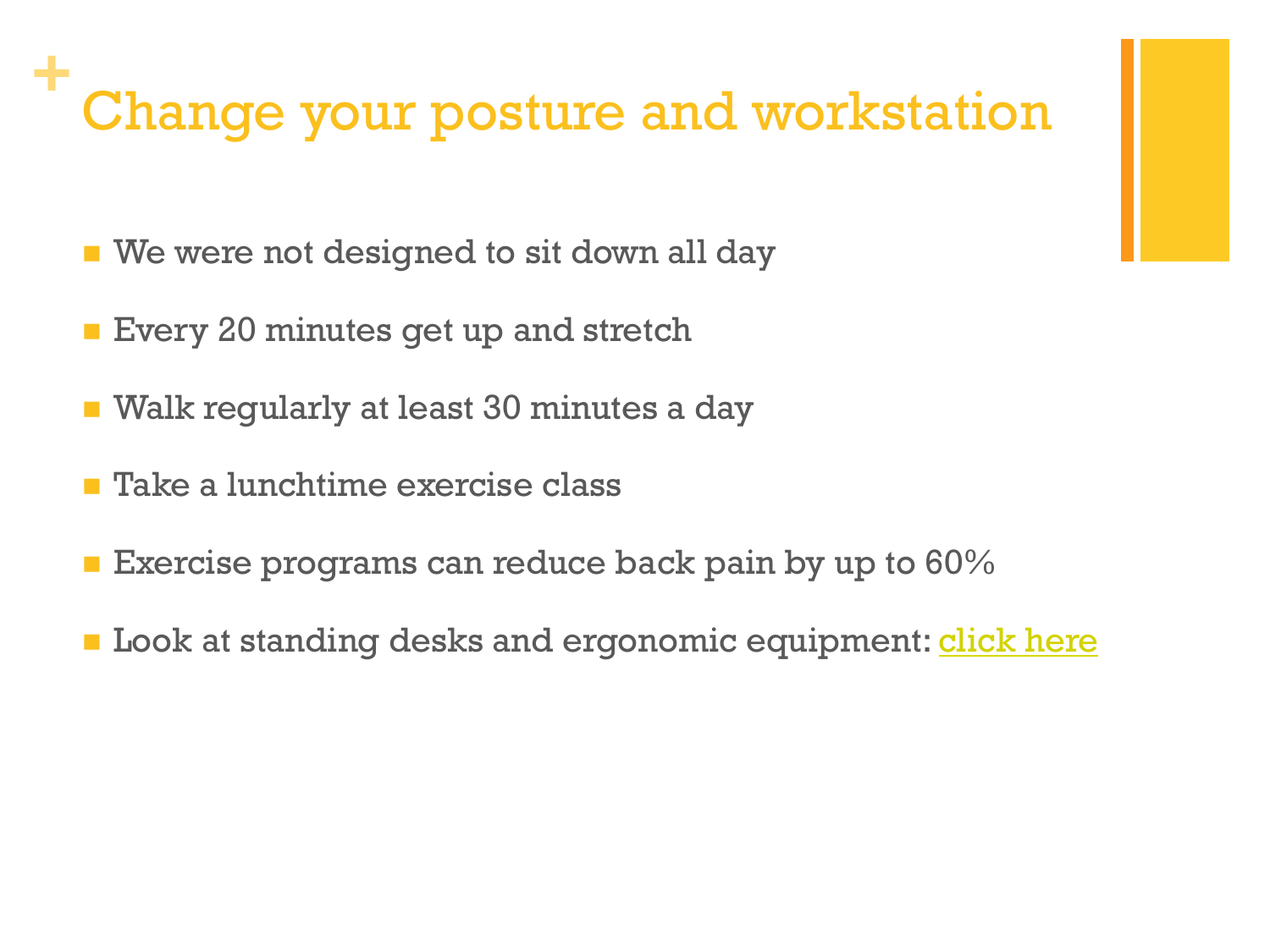#### **+** Prevention?

- $\blacksquare$  Get a work station assessment
- **n** Try sitting on a swiss ball instead of a chair
- **n** Change your position
- Stay active, regularly stretch and walk
- **n** Cycle to work, go for lunchtime classes
- $\blacksquare$  Do not stay in one position for too long
- **E** Keep your body hydrated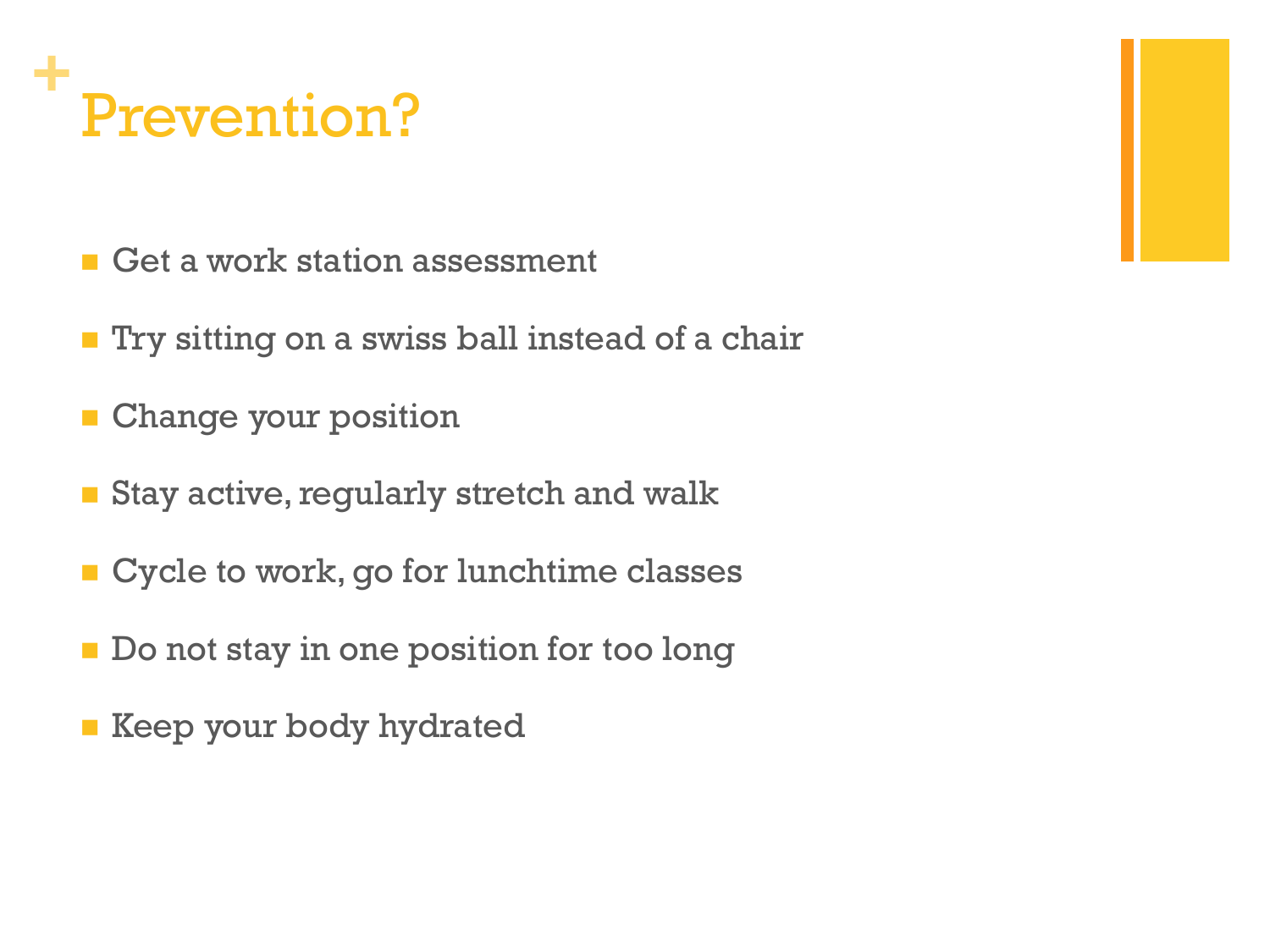### **+** Home exercise programme



#### NB: Upper knee should be directly above lower knee.



vour knees and roll them slowly to one side, keeping your feet on the floor. Hold for 10 seconds, Repeat 3 times on each side.

Lie on your back, hands above your head. Bend

**Back stretch** 



**Deep Lunge** Kneel on one knee. the other foot in front. Facing forwards, lift the back knee up. Hold for 5 seconds. Repeat 3 times on each side.



One-leg stand (front) Holding onto something for support if needed. bend one leg up behind you. Hold for 5 seconds. Repeat 3 times on each side.

#### **Pelvic filt**

Lie down with your knees bent. Tighten your stomach muscles, flattening your back against the floor. Hold for 5 seconds. Repeat 5 times.

- n Do some exercises and stretches at home
- Stretching: Hold for 30 seconds, perform at three times a day
- Strengthening: At least 3 sets of 10 repetition 2-3 times per week

**n** There are many specific exercise programmes online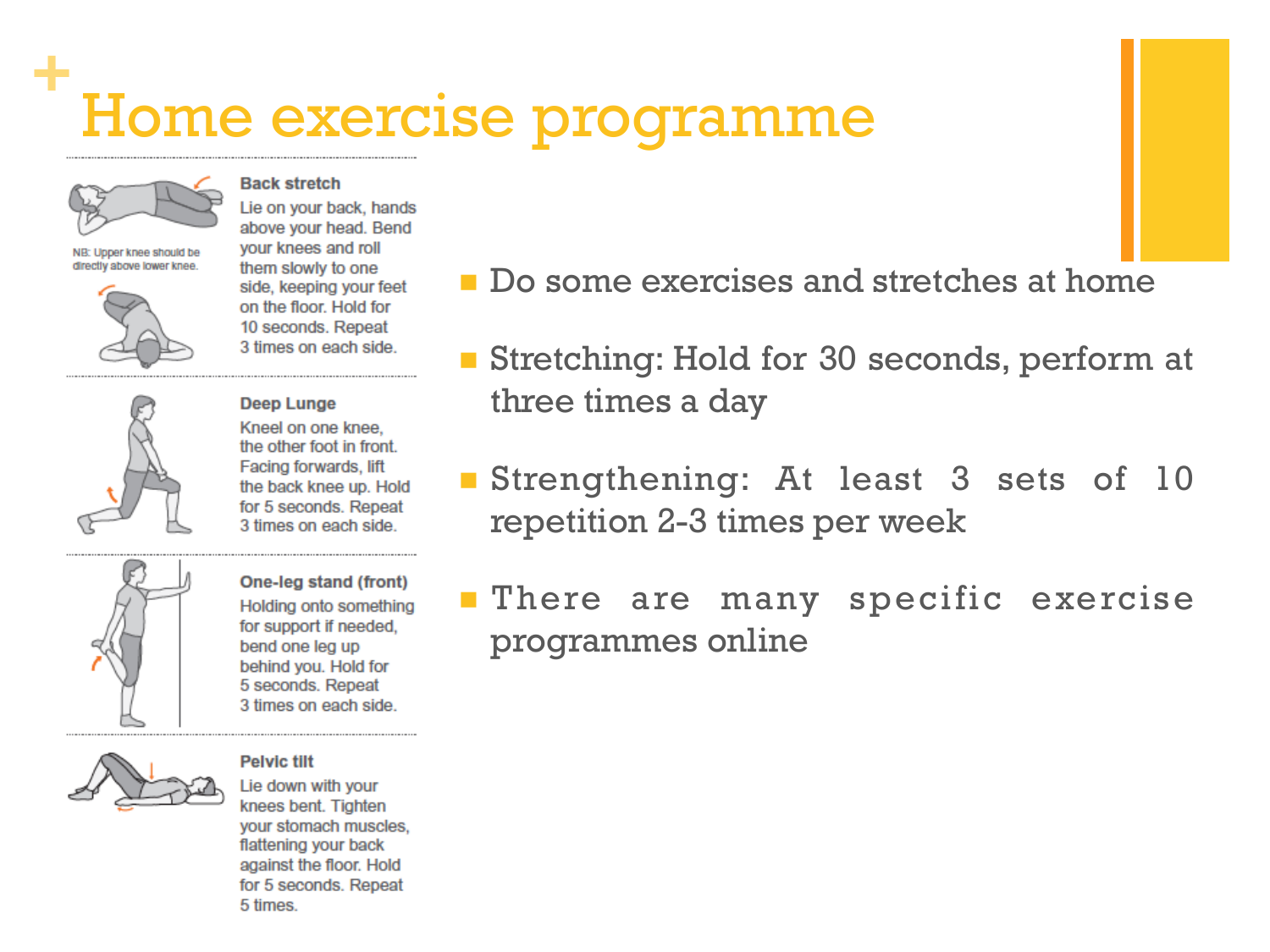#### **+** What does science say?

Eur Spine J DOI 10.1007/s00586-014-3212-3

**ORIGINAL ARTICLE** 

A prospective, cluster-randomized controlled trial of exercise program to prevent low back pain in office workers

Rattaporn Sihawong · Prawit Janwantanakul · Wiroj Jiamjarasrangsi

- A study by Sihawong (2014) found that an exercise programme consisting of muscle stretching and endurance training is effective for back pain
- Stretching included muscles at the front of the hips
- Strengthening included muscles at the back and deep abdominals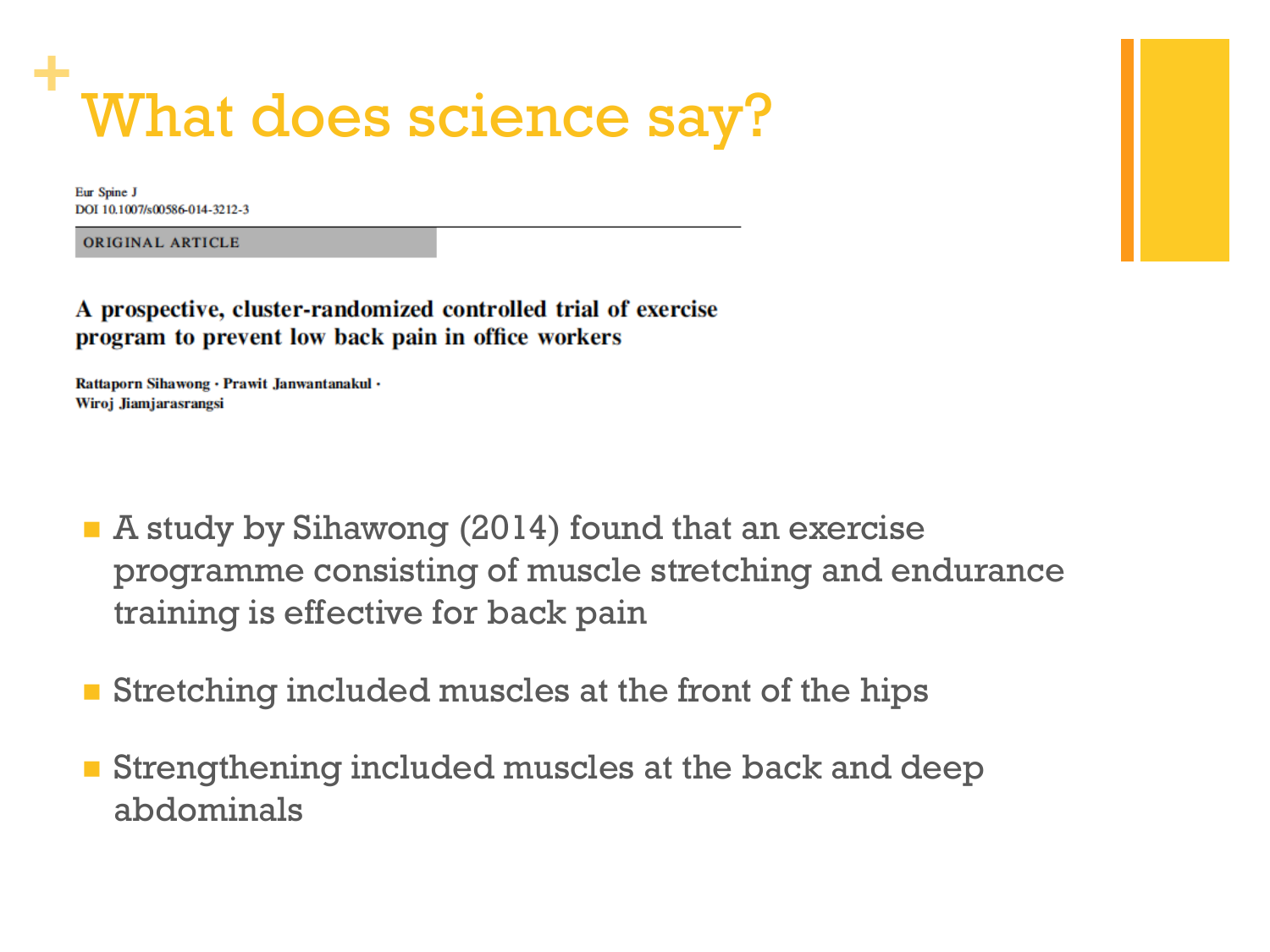### **+** What about posture?

- Slouching over a desk for long hours is not healthy
- Look at these resources for tips and stretches
- Exercise your spine by twisting, leaning and bending

- **n** 7 Steps to better posture
- **n** Desk exercises here
- **n** The art of sitting